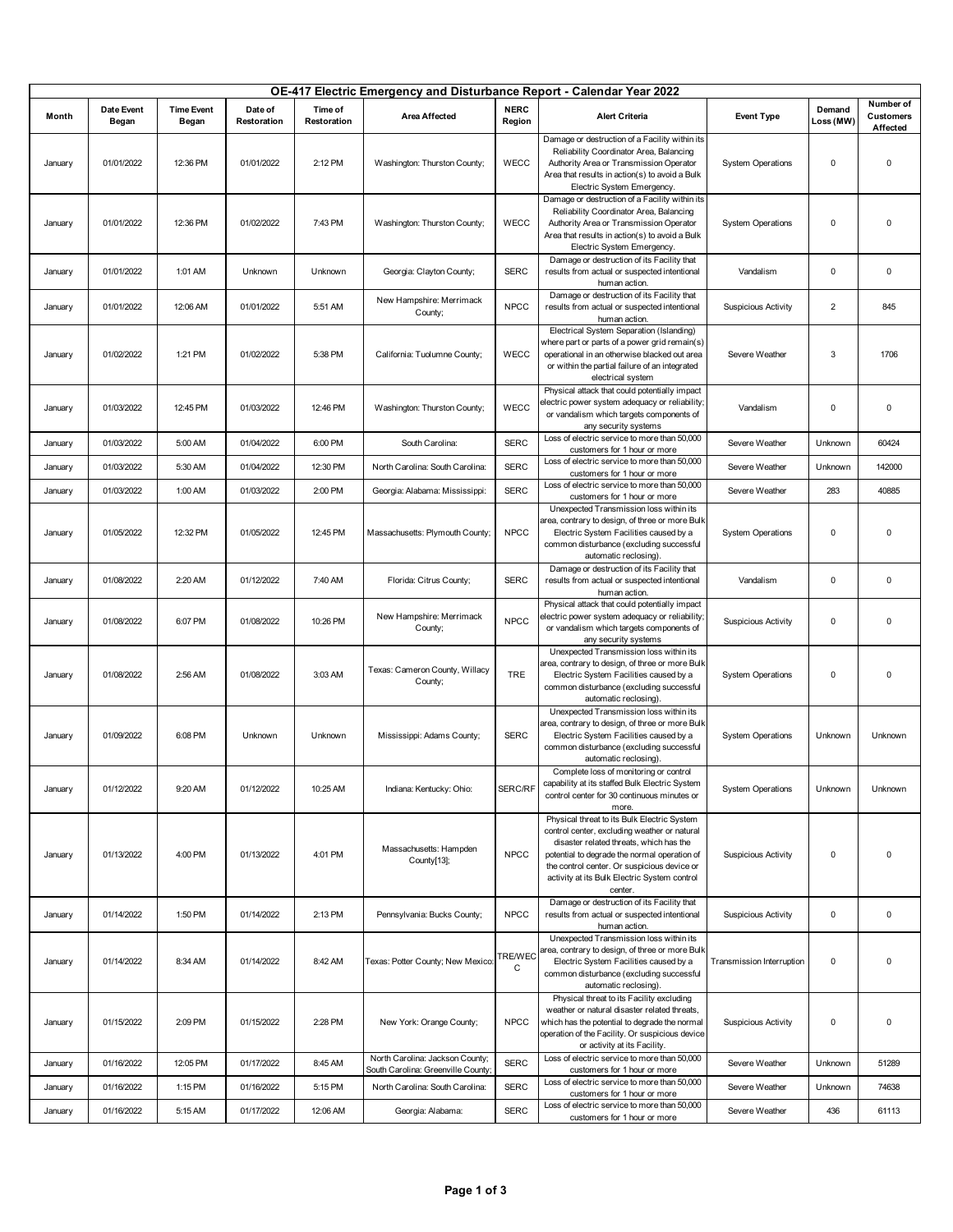| OE-417 Electric Emergency and Disturbance Report - Calendar Year 2022 |                            |                            |                        |                        |                                                                                |                       |                                                                                                                                                                                                                               |                                                |                     |                                           |
|-----------------------------------------------------------------------|----------------------------|----------------------------|------------------------|------------------------|--------------------------------------------------------------------------------|-----------------------|-------------------------------------------------------------------------------------------------------------------------------------------------------------------------------------------------------------------------------|------------------------------------------------|---------------------|-------------------------------------------|
| Month                                                                 | <b>Date Event</b><br>Began | <b>Time Event</b><br>Began | Date of<br>Restoration | Time of<br>Restoration | <b>Area Affected</b>                                                           | <b>NERC</b><br>Region | <b>Alert Criteria</b>                                                                                                                                                                                                         | <b>Event Type</b>                              | Demand<br>Loss (MW) | Number of<br><b>Customers</b><br>Affected |
| January                                                               | 01/18/2022                 | 10:22 PM                   | 01/18/2022             | 10:23 PM               | Texas: Harris County;                                                          | <b>TRE</b>            | Cyber Security Incident that was an attempt to<br>compromise a High or Medium Impact Bulk<br>Electric System Cyber System or their<br>associated Electronic Access Control or<br><b>Monitoring Systems</b>                    | <b>Cyber Event</b>                             | $\mathbf 0$         | $\mathsf 0$                               |
| January                                                               | 01/19/2022                 | 2:35 PM                    | 01/19/2022             | 4:02 PM                | Maine:                                                                         | <b>NPCC</b>           | Complete loss of monitoring or control<br>capability at its staffed Bulk Electric System<br>control center for 30 continuous minutes or<br>more.                                                                              | <b>System Operations</b>                       | $\pmb{0}$           | 0                                         |
| January                                                               | 01/20/2022                 | 7:57 PM                    | 01/21/2022             | 5:30 AM                | Mississippi: Arkansas: Louisiana:<br>Texas:                                    | <b>TRE/SER</b><br>C   | Complete loss of monitoring or control<br>capability at its staffed Bulk Electric System<br>control center for 30 continuous minutes or<br>more.                                                                              | Severe Weather                                 | $\pmb{0}$           | 0                                         |
| January                                                               | 01/20/2022                 | 9:00 AM                    | 01/20/2022             | 9:59 AM                | Maine:                                                                         | <b>NPCC</b>           | Complete loss of monitoring or control<br>capability at its staffed Bulk Electric System<br>control center for 30 continuous minutes or<br>more.                                                                              | <b>System Operations</b>                       | $\pmb{0}$           | 0                                         |
| January                                                               | 01/23/2022                 | 12:37 AM                   | 01/23/2022             | 12:42 AM               | Pennsylvania: Westmoreland<br>County;                                          | <b>RF</b>             | Physical threat to its Facility excluding<br>weather or natural disaster related threats,<br>which has the potential to degrade the normal<br>operation of the Facility. Or suspicious device<br>or activity at its Facility. | <b>Suspicious Activity</b>                     | $\mathbf 0$         | 0                                         |
| January                                                               | 01/24/2022                 | 10:27 AM                   | 01/24/2022             | 10:51 AM               | Washington: Chelan County;                                                     | WECC                  | Unexpected Transmission loss within its<br>area, contrary to design, of three or more Bulk<br>Electric System Facilities caused by a<br>common disturbance (excluding successful<br>automatic reclosing).                     | <b>System Operations</b>                       | $\mathbf 0$         | 0                                         |
| January                                                               | 01/24/2022                 | 11:50 AM                   | 01/24/2022             | 4:00 PM                | New York: Dutchess County,<br>Greene County;                                   | <b>NPCC</b>           | Damage or destruction of its Facility that<br>results from actual or suspected intentional<br>human action.                                                                                                                   | Sabotage                                       | $\pmb{0}$           | 0                                         |
| January                                                               | 01/26/2022                 | 1:37 PM                    | 01/26/2022             | 2:15 PM                | Florida: Leon County;                                                          | <b>SERC</b>           | Complete loss of monitoring or control<br>capability at its staffed Bulk Electric System<br>control center for 30 continuous minutes or<br>more.                                                                              | <b>System Operations</b>                       | $\mathbf 0$         | 0                                         |
| January                                                               | 01/27/2022                 | 11:30 AM                   | 01/27/2022             | 11:31 AM               | Nevada: Clark County;                                                          | WECC                  | Damage or destruction of a Facility within its<br>Reliability Coordinator Area, Balancing<br>Authority Area or Transmission Operator<br>Area that results in action(s) to avoid a Bulk<br>Electric System Emergency.          | Vandalism                                      | $\mathbf 0$         | 0                                         |
| January                                                               | 01/28/2022                 | 3:41 PM                    | 01/28/2022             | 9:30 PM                | Colorado: Douglas County, Pueblo<br>County, El Paso County, Prowers<br>County; | WECC                  | Unexpected Transmission loss within its<br>area, contrary to design, of three or more Bulk<br>Electric System Facilities caused by a<br>common disturbance (excluding successful<br>automatic reclosing).                     | Transmission Interruption                      | $\mathbf 0$         | 0                                         |
| January                                                               | 01/29/2022                 | 8:45 AM                    | 01/30/2022             | 1:00 AM                | Connecticut: Massachusetts: New<br>Hampshire: Rhode Island:<br>Vermont: Maine: | <b>NPCC</b>           | Loss of electric service to more than 50,000<br>customers for 1 hour or more                                                                                                                                                  | Severe Weather                                 | 120                 | 12000                                     |
| January                                                               | 01/30/2022                 | 8:41 PM                    | 01/31/2022             | 12:42 AM               | Nebraska:                                                                      | <b>MRO</b>            | Complete loss of monitoring or control<br>capability at its staffed Bulk Electric System<br>control center for 30 continuous minutes or<br>more.                                                                              | <b>System Operations</b>                       | $\mathbf 0$         | 0                                         |
| January                                                               | 01/31/2022                 | 7:58 PM                    | 01/31/2022             | 8:10 PM                | West Virginia: Monongalia County;                                              | <b>RF</b>             | Physical threat to its Facility excluding<br>weather or natural disaster related threats.<br>which has the potential to degrade the normal<br>operation of the Facility. Or suspicious device<br>or activity at its Facility. | <b>Suspicious Activity</b>                     | $\mathbf 0$         | 0                                         |
| February                                                              | 02/01/2022                 | 12:13 PM                   | 02/01/2022             | 12:25 PM               | California: Yuba County;                                                       | WECC                  | Electrical System Separation (Islanding)<br>where part or parts of a power grid remain(s)<br>operational in an otherwise blacked out area<br>or within the partial failure of an integrated<br>electrical system              | <b>System Operations</b>                       | 10                  | 8124                                      |
| February                                                              | 02/03/2022                 | 10:00 AM                   | 02/07/2022             | 8:00 PM                | Tennessee: Shelby County;                                                      | <b>SERC</b>           | Loss of electric service to more than 50,000<br>customers for 1 hour or more                                                                                                                                                  | Severe<br>Weather/Transmission<br>Interruption | Unknown             | 255000                                    |
| February                                                              | 02/03/2022                 | 12:56 PM                   | 02/04/2022             | 8:30 PM                | Ohio:                                                                          | <b>RF</b>             | Loss of electric service to more than 50,000<br>customers for 1 hour or more                                                                                                                                                  | Severe<br>Weather/Transmission<br>Interruption | Unknown             | 51000                                     |
| February                                                              | 02/03/2022                 | 12:56 PM                   | Unknown                | Unknown                | Ohio:                                                                          | RF                    | Loss of electric service to more than 50,000<br>customers for 1 hour or more                                                                                                                                                  | Severe<br>Weather/Transmission<br>Interruption | Unknown             | 51000                                     |
| February                                                              | 02/04/2022                 | 6:21 PM                    | 02/04/2022             | 10:00 PM               | Texas:                                                                         | <b>TRE</b>            | Electrical System Separation (Islanding)<br>where part or parts of a power grid remain(s)<br>operational in an otherwise blacked out area<br>or within the partial failure of an integrated<br>electrical system              | Transmission Interruption                      | Unknown             | Unknown                                   |
| February                                                              | 02/04/2022                 | 1:10 PM                    | Unknown                | Unknown                | New York: Ulster County;                                                       | <b>NPCC</b>           | Loss of electric service to more than 50,000<br>customers for 1 hour or more                                                                                                                                                  | Severe<br>Weather/Transmission<br>Interruption | Unknown             | 67404                                     |
| February                                                              | 02/09/2022                 | 7:00 AM                    | 02/09/2022             | 9:00 AM                | New York: Orange County;                                                       | <b>NPCC</b>           | Physical attack that could potentially impact<br>electric power system adequacy or reliability;<br>or vandalism which targets components of<br>any security systems                                                           | Vandalism                                      | $\mathbf 0$         | 0                                         |